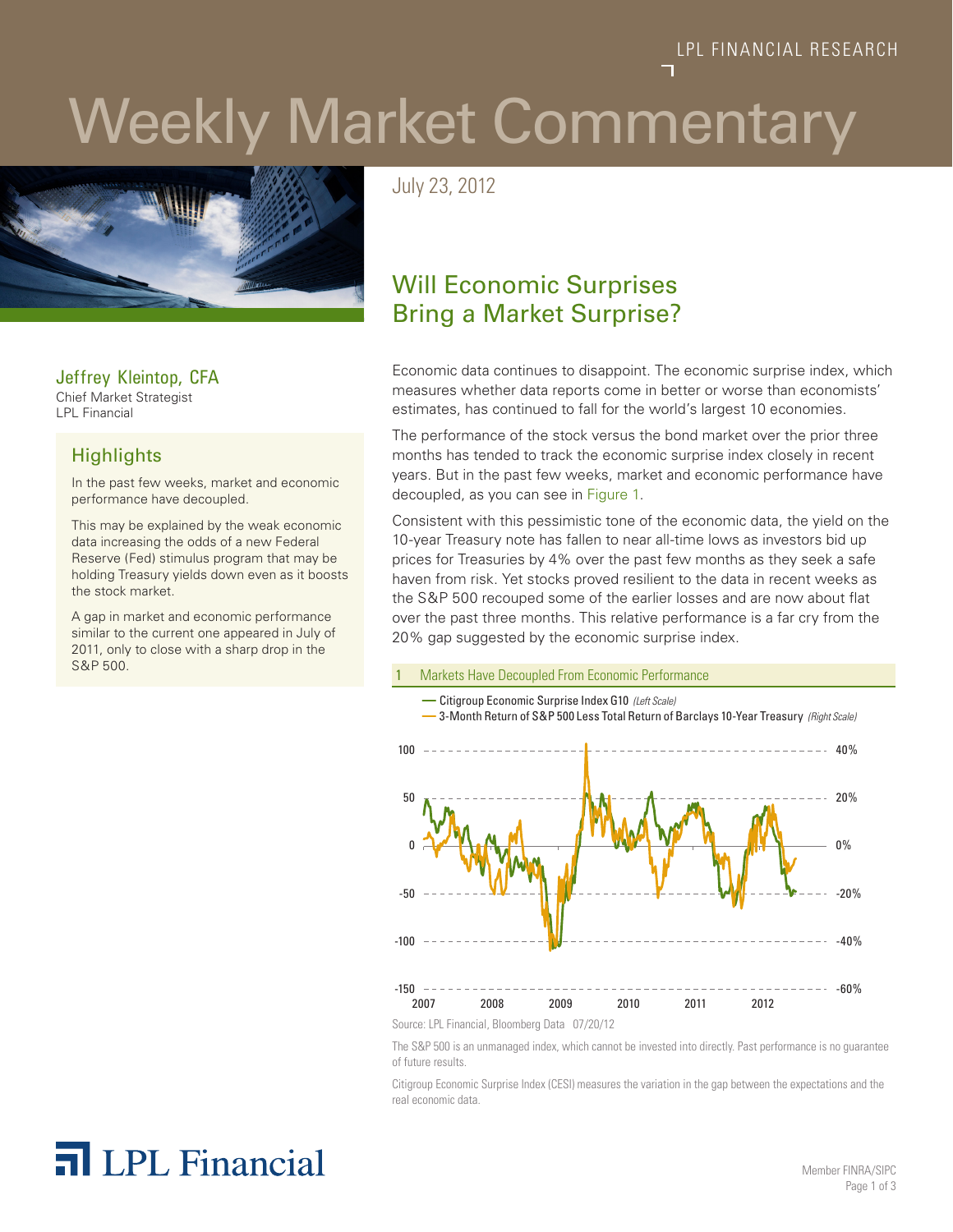Stocks have either priced in an expectation for a sharp turnaround in economic performance or investor behavior is being driven by factors other than the economy. However, earnings, Europe, and the election are not likely to be the drivers.

- While stocks have tended to rise during the earnings season, as we pointed out a few weeks ago, the earnings reports thus far in the second quarter 2012 reporting season are not particularly strong on an absolute or on a relative to expectations basis.
- The situation in Europe has not improved as demonstrated by vields on Spanish debt rising over 7% on Friday.
- And election polls on the presidential race in the United States remain close with no clear breakout for either candidate for the markets to react to.

Instead, the reason for the markets' behavior may be the Federal Reserve (Fed). Last week's semi-annual testimony by Ben Bernanke in front of Congress was the catalyst for the gains as stocks turned around on the Fed chairman's comments on Tuesday, July 17 and headed higher for the next couple of days. His downbeat comments on the economy suggested the Fed may announce another stimulus program before the year is over.

The stock market would welcome a third round of stimulus as an inoculation shot against the economic drag of tax increases and spending cuts on tap for next year. The potential for Treasury purchases by the Fed that would likely be part of the stimulus program may also be holding Treasury yields down even as it boosts the stock market.

For the gap between market and economic performance depicted in Figure 1 to close, either upcoming economic data must surprise to the upside or stocks need to drop sharply. It is notable that a gap similar to the current one appeared in July of 2011. Ominously, that gap closed with a sharp drop in the S&P 500, as you can see in Figure 2.  $\blacksquare$ 



The S&P 500 is an unmanaged index, which cannot be invested into directly. Past performance is no guarantee of future results.